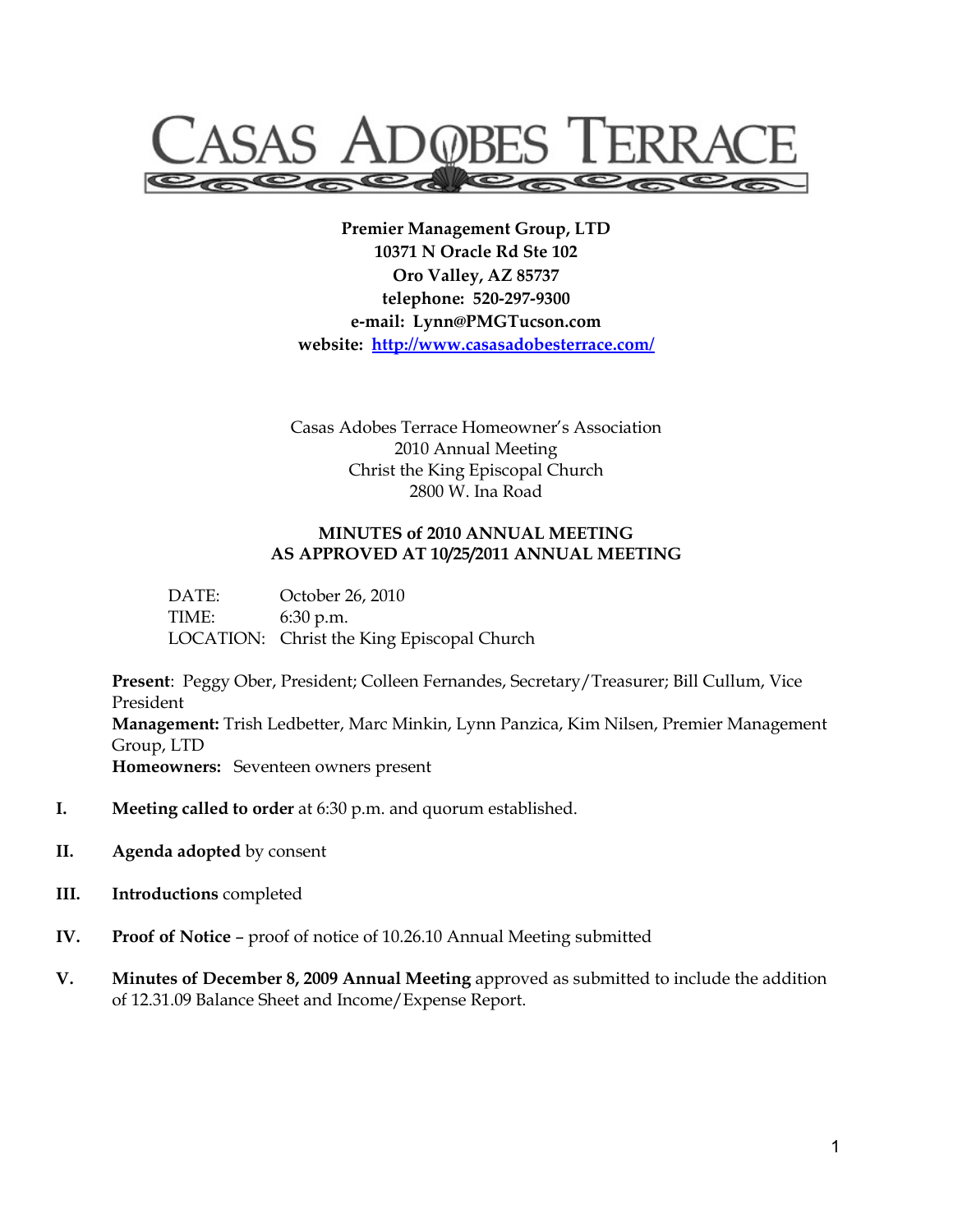### **Community Update**

- President's Report Peggy Ober gave a verbal report
- Financial Report including 2011 Budget and Assessment Colleen Fernandes gave report
- Landscaping Report Peggy Ober gave a verbal report.
- Architectural Control Committee Report Mike Brinks gave written report (attached)
- Strategic Planning Report –No Report Given
- Neighborhood Watch Report Beth Puhler gave verbal report

**VI. Questions and Answers** – Discussion on: Landscape along Shannon, Volunteers, Security and Parking, Homeowner Landscaping

**VIII. 2010 Nomination Committee** –Colleen Fernandes gave a verbal report.

**IX. Announce Election** Results – Peggy Ober announced Rich Baumann and Mike Brinks elected to serve on the Board of Directors until October, 2012 and Wilbur Beemer elected to serve on the Board of Directors until October 2011. The 2009 Annual Meeting Minutes were approved as submitted.

### **X. Adjournment**

Meeting adjourned at 7:24 p.m.

Respectfully submitted by Lynn Panzica, Premier Management Group, LTD.